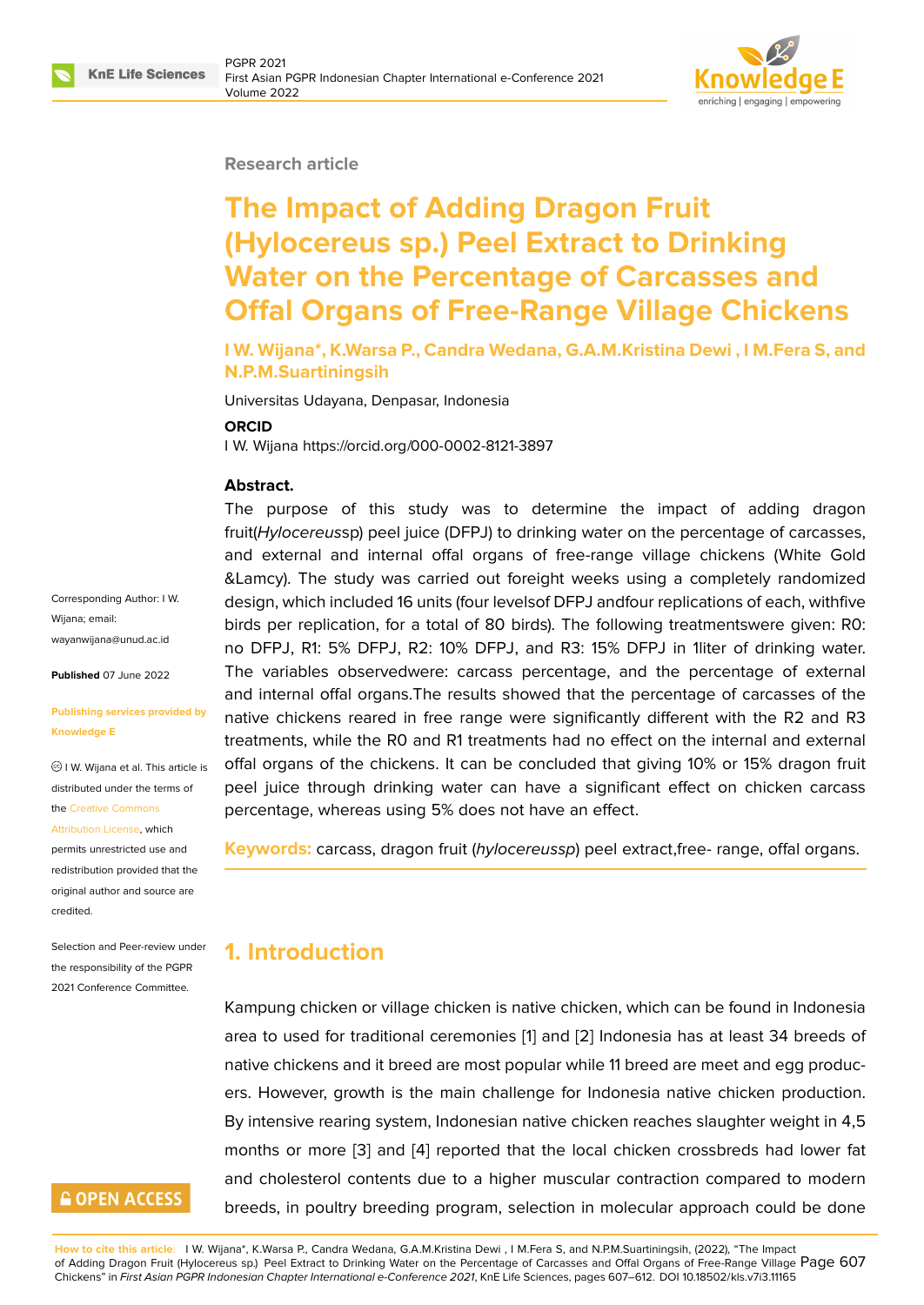before the traits were expressed or shortly after hatching [3] .Chickens crossbreed had lower fat and cholesterol contents due to a higher muscular contraction compared to modern breeds [4]. Intensive maintenance patterns can improve productivity of native chickens [4] in [3] . One of the result crossed village chic[ke](#page-4-2)ns with other strain (White Gold &Lamcy), the crossbred (White Gold &Lamcy) be slaughtered for market at the age of 60-65 d, bec[au](#page-4-3)se the growth rate is similar to that of pure Kampung chicken at the age of 5-[6 m](#page-4-3)on[th](#page-4-2). According to [5] and [6] the factors that affect the growth of chickens, namely: ration, genetics, environment and maintenance. In order free-range chickens to grow fast, they can be reared using a system free range (Umbaran). Directly affects the welfare of behavior and qu[ali](#page-4-4)ty of [me](#page-4-5)at. The free -range production system is one of the profitable alternative housing systems[7].

Utilization of feed additive widely used by farmers to maximize and accelerate growth. The most commonly weed feed additive is antibiotics as growth promotors or antibiotic growth promoters (AGP).The uses of excessi[ve](#page-4-6) antibiotic in the diet could be followed by an accumulation of residual and bacterial resistance to an antibiotic that threats consumers. There should be a solution to replace the use of antibiotics with feed additives. Phyto biotics is claimed to be the safest additives that from plants and have similar activity as antibiotics. According [8] and [9]dragon fruit peel extract consist of antioxidant ,vitamin (C, E, and A, flavonoid , terpenoid, alkaloid, niacin, pyridoxine, cobalamin, phenolic, carotene, and [10] and [11] it also suspected has benefits as an antioxidant.

According to [10] That the use of rations containing antioxidants in livestock can reduce the effects of free radicals in th[e d](#page-5-0)igesti[ve](#page-5-1) tract so as to increase the consumption of rations. Previous research [12] stated that the skin of red dragon fruit contains saponins which [ca](#page-5-0)n affect the amount of feed consumption and feed efficiency to growth performance [13] and[3]. The results of research by [14] used dragon fruit peels juice with level % and 3% in dr[ink](#page-5-2)ing water had no significant different on carcass (g) dan percentage (%) , carcass part in 52 week Lohmann Brown.

A Study based on [this](#page-5-3) fact[s](#page-4-2) was set out with the followin[g o](#page-5-4)bjective :to evaluate the effect of using dragon fruit peel juice (Hylocereussp) in drinking water on the percentage of carcasses, external and internal offal organs of native chickens (White Gold &Lamcy) reared in free range.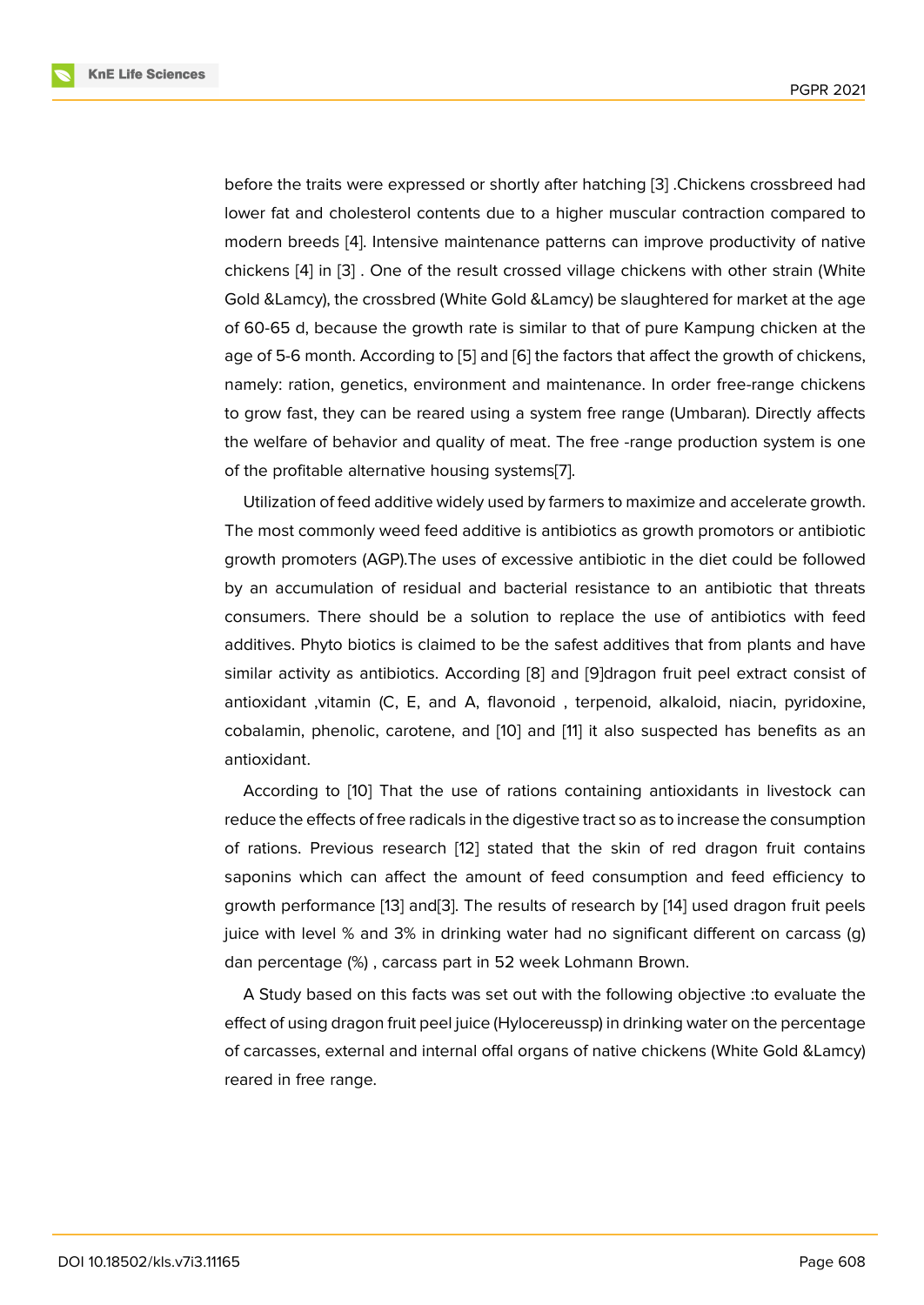# **2. Methodology**

This research was carried out in the chicken farm by the breeder, which is located in ChekomariaStreet ,Kedua-Banjar, Peguyangan Village , Denpasar Regency, Bali-Province for 8 weeks.

### **2.1. Cages and equipment**

The cage used is  $2 \text{ m} \times 2 \text{ m}$  and a height of 100 cm as much as 16 plots. Each cage unit free range contain 5 chickens each. Every cage equipped with a plastic feed and drinking water container.

The chicken used is a 14 d (205.89  $\pm$  0.68g /chicken were used). Rations were given is the commercial CP511 PT Charoen Pokhpand Indonesia, which has the following nutritional containing amount, 2948 kcal/kg EM 2948, 23% protein, 5% fat, 5% crude fiber, 7% ash, 0,9% calcium and 0,6% phosphor. Chickens were given access *ad libitum* to ration and drinking water.

**Bird were allotted in a** completely randomized design with four treatments, and four replicates of 5 birds each, a totally of 80 chickens. Treatment given: R0: without dragon fruit peels juice; R1: gave 5% dragon fruit peels juice R2: gave 10% dragon fruit peels juice and R3: gave 15 dragon fruit peels juice in one liter of drinking water provided.

**Variables observed**: percentage of carcass, percentage of external and internal organs offal. In order to assess carcass characteristics a selection of 3 chickens per unit repetition of each treatment.

**The data** were analyzed using Analysis of variance (ANOVA), to determine the effect of treatments and the differences among treatments means were examined by Duncan Multiple Range Test [15].

# **3. Result and [Di](#page-5-5)scussion**

The result showed that average of carcass weight and carcass percentage of crossbreed (white Gold &Lamcy) without dragon fruit peel juice given in drinking water as a control (Table 3.1). In the treatment gave of level 5% (R1), 10% (R2) and 15% (R3) have average carcass weight respectively 445.00g - 457.50g and 466.00g statistically were significantly different (P<0.05) than R0.

The addition of level 10% (R2) and level 15% (R3) each had an average of 4,87% and 6.61% higher than the R0 treatment significantly (P<0,05), while in R1 treatment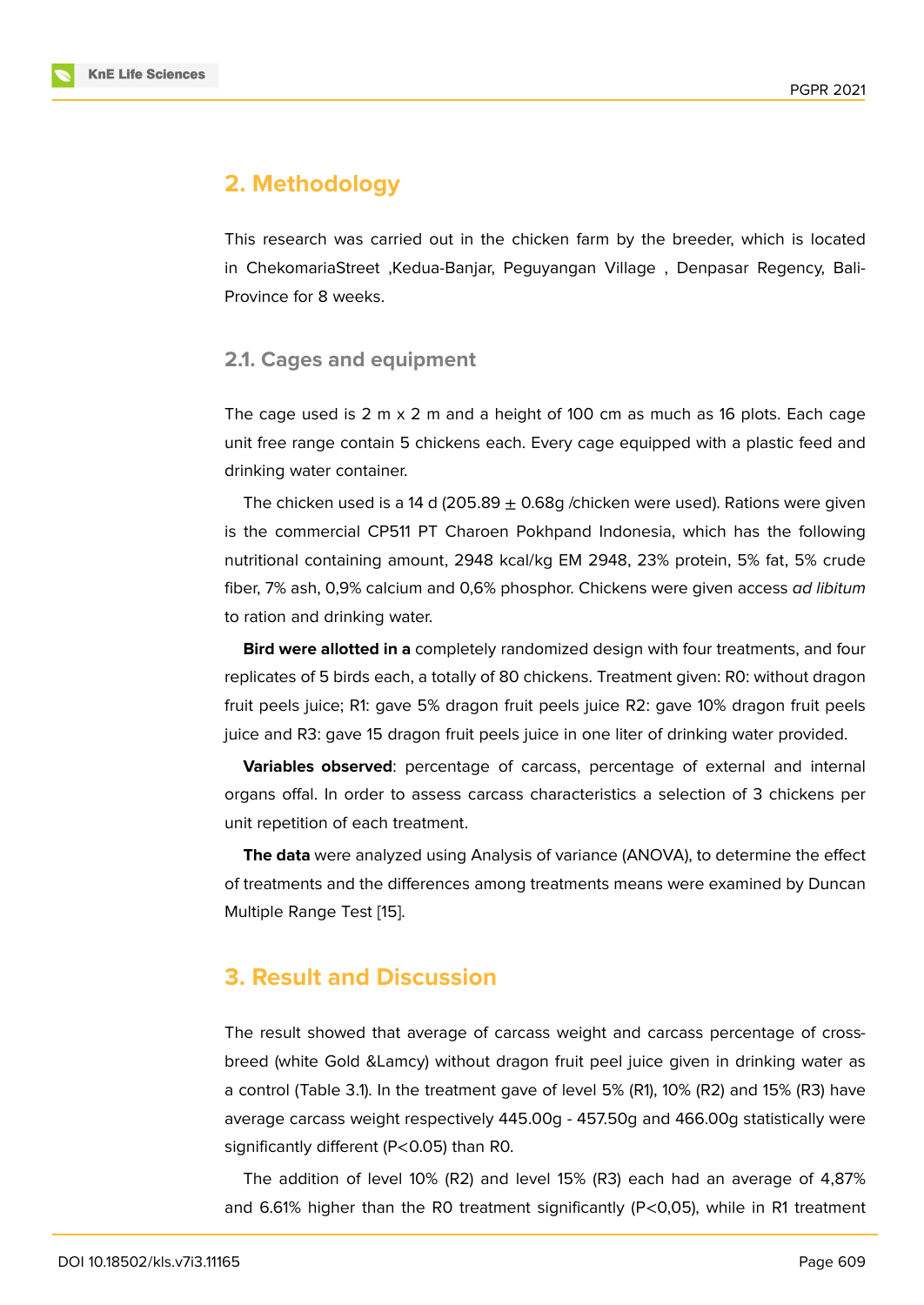| Variable               | Treatment $(1)$    |                    |                     |                    | SEM $^{(3)}$ |
|------------------------|--------------------|--------------------|---------------------|--------------------|--------------|
|                        | RO (0%)            | R1 (5%)            | R2 (10%)            | R3 (15%)           |              |
| Carcass (g)            | 435.20 $^b$        | 445.4 $^{b}$       | 457.50 <sup>a</sup> | 466.00 $a^{2}$     | 3.90         |
| Carcass Percentage (%) | 55.84 $^{b}$       | 57.11 <sup>b</sup> | 58.64 $a$           | $59.71^a$          | 1.29         |
| Chest (%)              | $33.17^a$          | $33.60^a$          | 33.94 <sup>a</sup>  | 34.31 <sup>a</sup> | 1.09         |
| Back (%)               | $25.16^{a}$        | $26.96^a$          | $25.56^a$           | $25.42^{\circ}$    | 0.59         |
| Wing (%)               | $14.78^{a}$        | $13.1^a$           | $12.84^a$           | $12.49^a$          | 0.71         |
| Thigh (%)              | $26.89^{a}$        | $26.34^{a}$        | $27.66^{\circ}$     | $27.78^{a}$        | 0.97         |
| External Offal (%)     | 30.8 <sup>a</sup>  | $30.00^a$          | $28.80^{a}$         | $30.00^a$          | 0.10         |
| Internal Offal (%)     | 13.36 <sup>a</sup> | $12.89^{a}$        | $12.56^a$           | $10.29^{a}$        | 0.10         |

Table 1: Production of White Gold x Lamcy chicken aged 10 weeks.

Note :1. R0: Drinking water 0 % dragon fruit peel juice; R1: 5% dragon fruit peel juice R2: 10%dragon fruit peel juice and R3: 15% dragon fruit peel juice 2.Mean in the same line with different superscripts differ significantly different (P<0,05) 3.SEM *"Standart Error of Treatmeans"*

had an average carcass weight of 2.31% higher than the control (R0), statistically the results showed no significant difference (P>0.05).The treatment with 10 % and 15% level dragon fruit peel juice in drinking water the highest yield which can be associated to a lower percentage of internal offal (Table 3.1). The level dragon fruit peel juice in drinking water after the consumption produce a balance in the intestinal flora are the create the ideal conditions in the intestinal tract making the digestive process in the animal more efficient and allows the best absorption of nutrients, the caused of the mechanisms by which absorption of nutrients improves the carcass weight and carcass percentage [14] and be linked to a better absorption of nutrients [16], [13], and [8] and working with dragon fruit peel juice in drinking water cause significantly the carcass yield.

As shown in Table 3.1 all the treatment with level dragon fruit peel juice in drinking [wa](#page-5-4)ter R0, R1, R2 and R3 had no significant different (P[>](#page-5-6)0.[05\)](#page-5-3) on th[e c](#page-5-7)omponents of the carcass part : breast, thigh, wing and back (P>0.05). The level dragon fruit peel juice in drinking water after the consumption , produce a balance in the intestinal flora are the create the ideal conditions [6], in the intestinal tract making the digestive process in the animal more efficient and allows the best absorption of nutrients a greater retention of nutrients is reflected in greater deposit of lean meat in the present study (P>0.05) carcass yield percentage parts [a](#page-4-5)nd components [2] and [5]. Similarly, information was no effect on components of main poultry part percentage: breast, back, wing and thigh (P>0.05) [16], [6] and [8]. A greater retention of nutrients is reflected in greater deposit of lean meat in the present study. Carcass yield, it[s p](#page-4-1)art, a[nd](#page-4-4) components. According to [14] used dragon fruit peels juice with level % and 3% in drinking water had no significant different [on](#page-5-6) c[arc](#page-4-5)ass [we](#page-5-7)ight and percentage, carcass part in 52 week Lohmann Brown.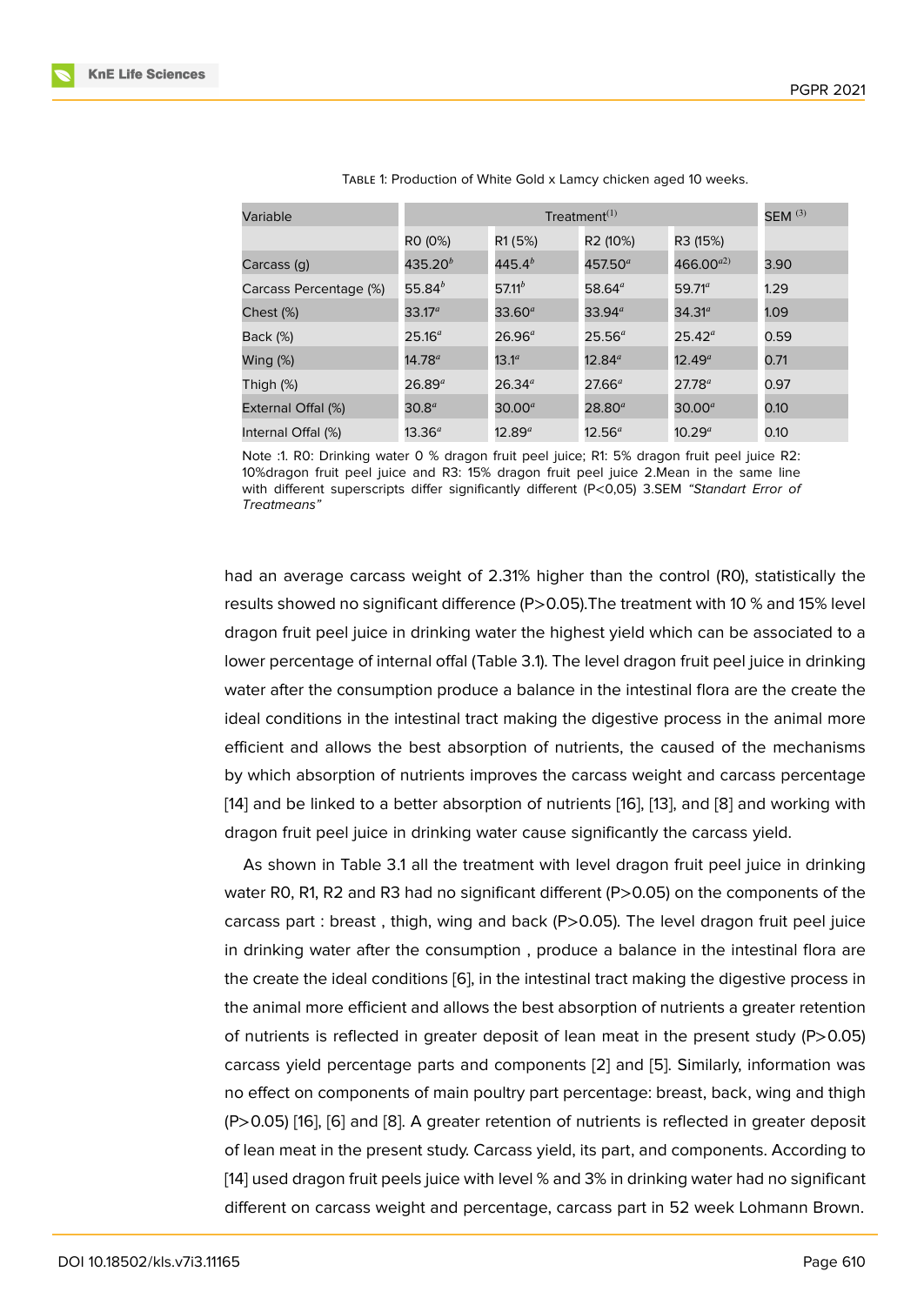

### **4. Conclusion**

It can be concluded that giving 10% and 15% levels of dragon fruit peel extract through drinking water has an significant effect on the carcass percentage, while the use of 5%, 10% and 15% does not affect the percentage of external and internal offal organs of village chickens (White Gold &Lamcy) reared in free range.

# **5. Acknowledgements**

The researchers would like to say thank the Rector of Udayana University for the funds of the research. Director of LP2M (Research and Community Services of Udayana University, the Dean of Faculty Animal Science, UdayanaUniversity and all researchers.

### **References**

- <span id="page-4-0"></span>[1] Nataamijaya A. G. Pengembangan potensi ayam lokal untuk peningkatan kesejahtraan petani. Jurnal Litbang Pertanian. 2010;29: 131-138.
- <span id="page-4-1"></span>[2] Suartiningsih N.P., G. A. M. K. Dewi and I M. Nuriyasa. The effect of level dragon fruit peels (*Hylocerus polyrhizus*) fermentation in against productivity of "Kampung" chicken 2-10 weeks old. International Journal of Multidisciplinary Approach and Studies. 2018;5(2): 93-99.
- <span id="page-4-2"></span>[3] Yusuf L.H, Jublin F.B.T, G. A. M. K, Dewi, Ayanwale B.A, and Bailey C.A. Native chickens and their production system in Indonesia. Khon Kaen Agriculture Journal. 2017;43(Suppl 2): 20-24.
- <span id="page-4-3"></span>[4] Abdurrahman Z.H., Pramono Y.B., and N. Suthama. Meat characteristic of crossbred local chicken fed inulin of dahlia tuber and *Lactobacillus* sp. Media Peternakan. 2016;39(2): 112-118.
- <span id="page-4-4"></span>[5] Anastika N.N.N, Gusti A. M. K. D, and I W. Wijana. Produksi karkas ayam persilangan white gold x Lamgy yang diberi jus kulit buah naga (*Hyloceru spolyrhizus*) pada air minum. Peternakan Tropika. 2020;8(2): 334-335.
- <span id="page-4-5"></span>[6] Manaek C.L, G. A. M. K. Dewi, and I W. Wijana. Persentase dan panjang saluran pencernaan ayam broiler yang mendapat ransum mengandung kulit buah naga difermentasi.Peternakan Tropika. 2019;7(3): 1231-1245.
- <span id="page-4-6"></span>[7] El-Deek D, El-Sabrout K. Behaviour and meat quality of chicken underdifferent housing systems. Poultry Science. 2019;75(1): 105-114. https://doi.org/10.1017/S0043933918000946